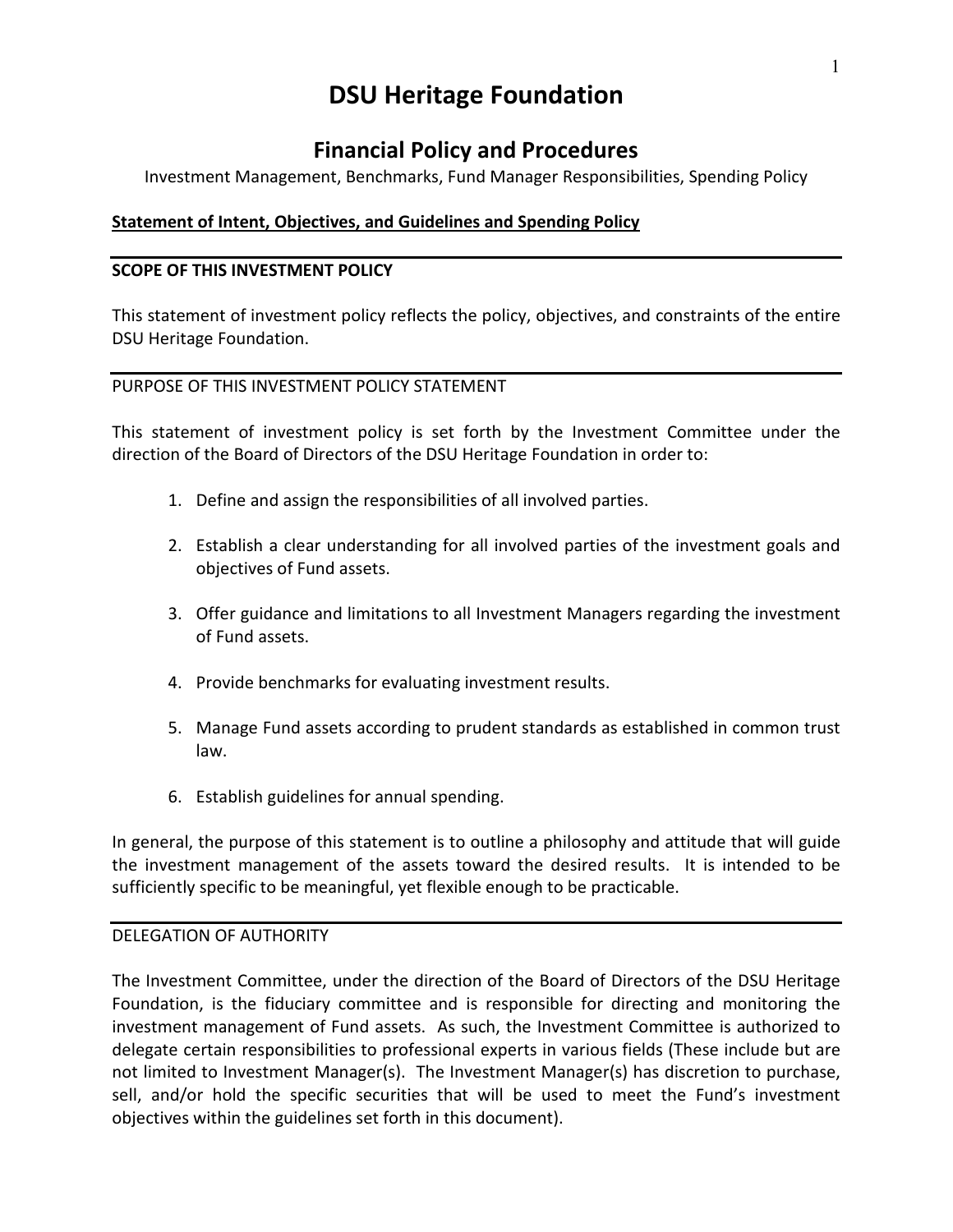**The Investment Committee will not reserve any control over investment decisions, with the exception of specific limitations described in the statements. Investment Manager(s) will be held responsible and accountable to achieve the objectives herein stated. While it is not believed that the limitations will hamper Investment Manager(s), each Investment Manager(s) should request modifications that it deems appropriate.**

## **DEFINITIONS**

- 1. "Fund" shall mean the investment assets of the DSU Heritage Foundation, which include endowed/permanently restricted net assets, current restricted/temporarily restricted net assets and current unrestricted/unrestricted net assets.
	- a. Permanently Restricted (Endowed) net assets—net assets subject to donorimposed restrictions that they be maintained permanently by the Foundation. Generally, the donors of these assets permit the Foundation to use all or part of the income earned on related investments for general or specific purposes.
	- b. Temporarily Restricted net assets—net assets subject to donor-imposed stipulations that may or will be met either by actions of the Foundation and/or the passage of time.
	- c. Unrestricted net assets—net assets that are not subject to donor-imposed stipulations. This includes certain amounts designated by the Board for grants, and other purposes.
- 2. "Investment Committee" is appointed annually by the board of directors and has responsibilities as defined in section IA.
- 3. "Fiduciary" shall mean any individual, group of individuals or organization that exercise discretionary authority or control over Fund management or any authority or control over management, disposition or administration of the Fund assets and will hold the interests of the DSU Heritage Foundation above their own interests.
- 4. "Investment Manager" shall mean any individual or group of individuals, employed to manage the investments of all or part of the Fund assets. See section IIA.
- 5. A thorough review and solicitation of Investment Manager(s) will take place at least every four (4) years.
- 6. "Securities" shall refer to the marketable investment securities, which are defined as acceptable in this statement.
- 7. "Program Disbursements" shall refer to distributions from the Fund to provide funding for programs, scholarships, or projects.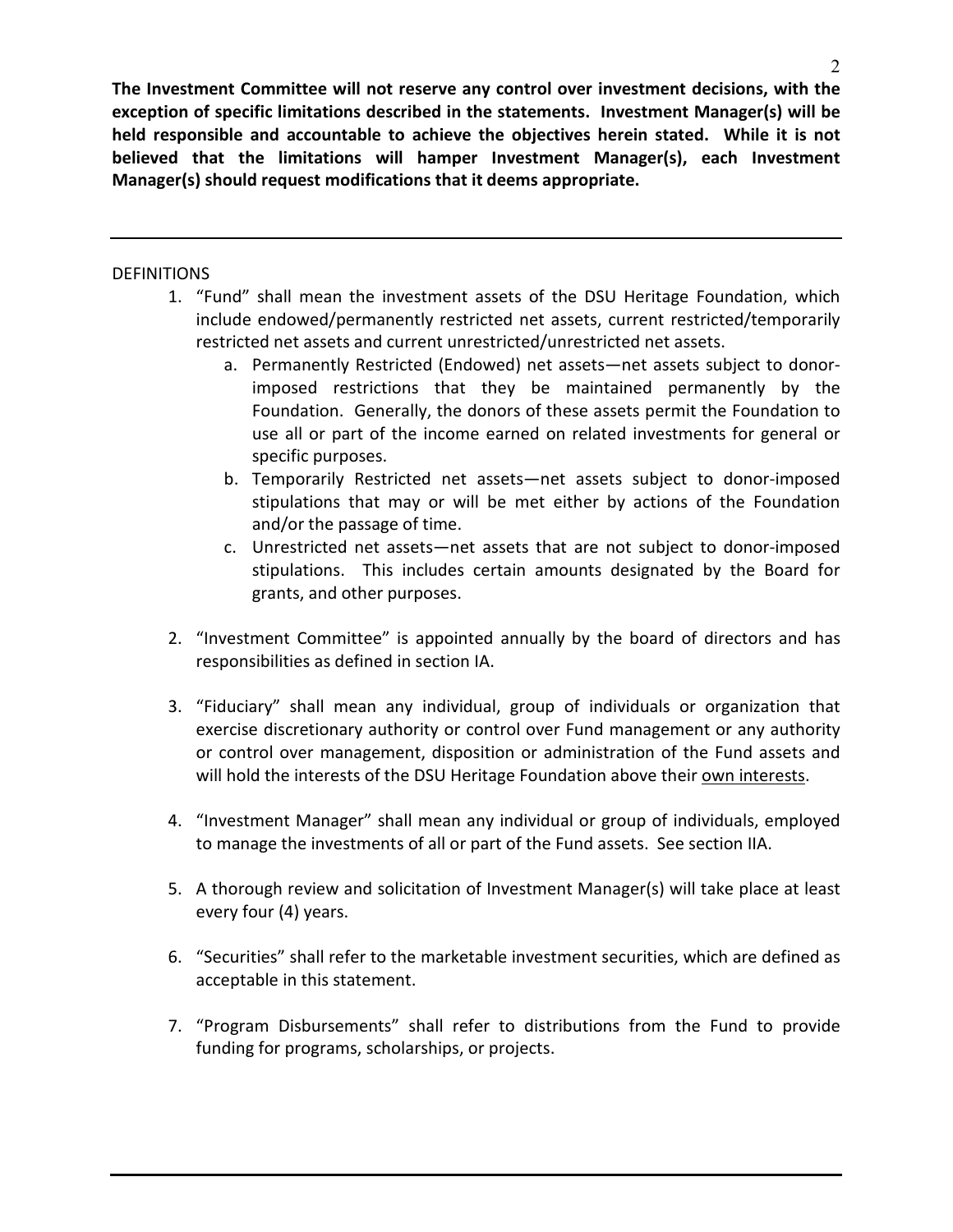#### ASSIGNMENT OF RESPONSIBILITY

#### **IA. Responsibility of the Investment Committee of the DSU Heritage Foundation**

The Investment Committee is charged with the responsibility for the management of the assets of the Fund. The Investment Committee shall discharge its duties solely in the interest of the Fund, with the care, skill, prudence and diligence under the circumstances then prevailing, that a prudent person, acting in a like capacity and familiar with such matters would use in the conduct of an enterprise of a like character with like aims. The specific responsibilities of the Investment Committee relating to the investment management of Fund assets include:

- 1. Projecting the Fund's financial needs and communicating such needs to the Investment Manager(s) on a timely basis.
- 2. Determining the Fund's risk tolerance and communicating these to the appropriate parties.
- 3. Establishing reasonable and consistent investment objectives, policies and guidelines, which will direct the investment of the Fund's assets.
- 4. Prudently and diligently selecting qualified investment professionals, including Investment Manager(s). A thorough review of Investment Manager(s) to take place every four years.
- 5. Regularly evaluating the performances of the Investment Manager(s) against established benchmarks to assure adherence to policy guidelines and monitor investment objective progress.
- 6. Developing and enacting proper control procedures: For example, replacing Investment Manager(s) due to fundamental change in investment management process, or failure to comply with established guidelines.
- 7. Reporting to the Board of Directors on the investment performance and financial condition of the Fund.
- 8. Meeting at least bi-annually with Investment Manager(s).
- 9. The Investment Committee's recommendation to the Board of Directors on the selection of Investment Manager(s) must be based on prudent due diligence procedures. A qualifying investment manager must be a registered investment advisor under the Investment Advisors Act of 1940, or a bank or insurance company. The Investment Committee requires that each Investment Manager provide, in writing, acknowledgement of fiduciary responsibility to the Fund on an annual basis.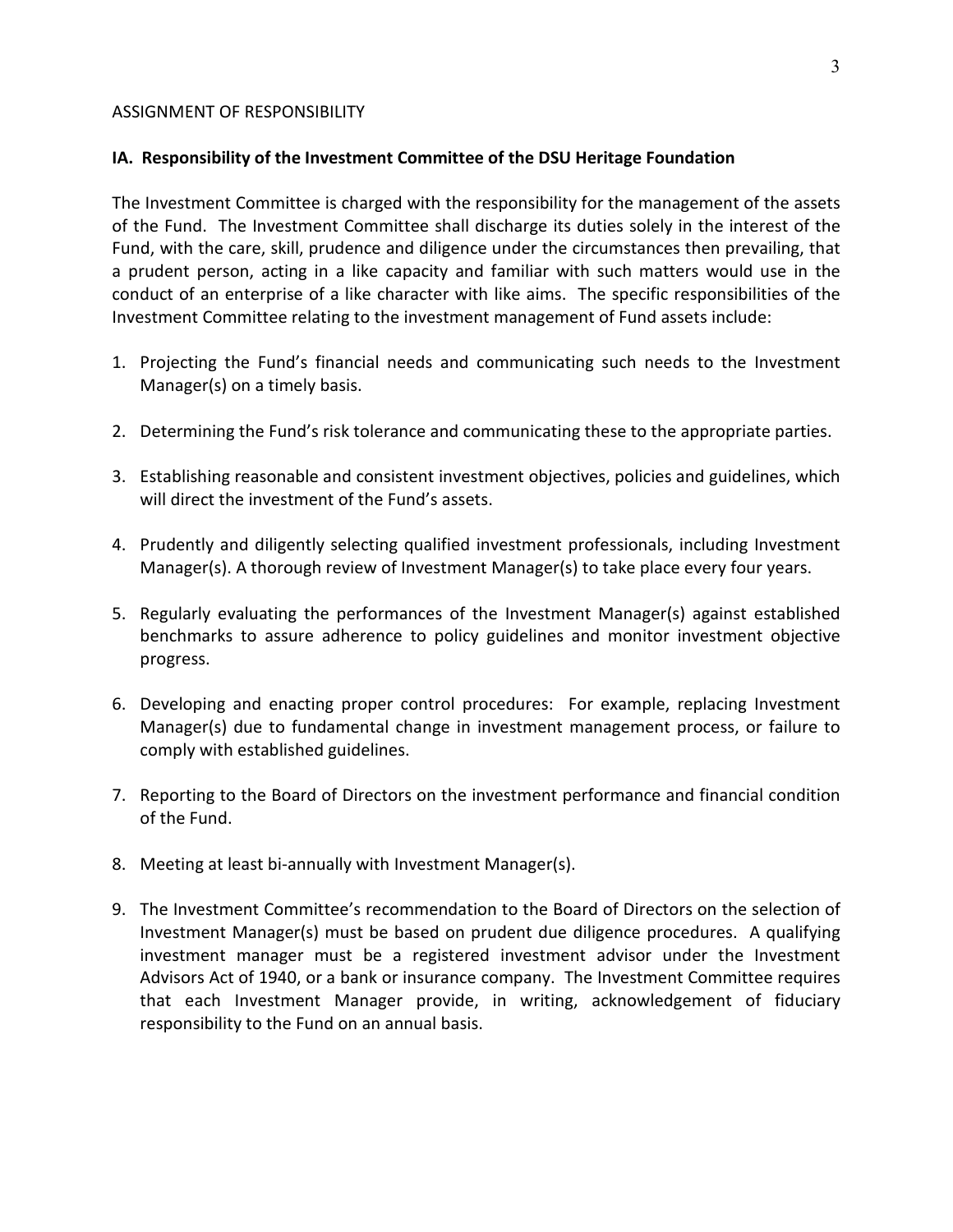10. The Investment Committee recommends the overall expenditures of the Foundation ensuring compliance with donor restrictions.

## **IIA. Responsibility of the Investment Manager(s)**

Each Investment Manager(s) must acknowledge in writing its acceptance of responsibility as Fiduciary. Each Investment Manager will have full discretion to make all investment decisions for the assets placed under its jurisdiction, while observing and operating within all policies, guidelines, constraints, and philosophies as outlined in this statement. Specific responsibilities of the Investment Manager(s) include:

- 1. Discretionary investment management including decisions to buy, sell, or hold individual securities, and to alter asset allocation within the guidelines established in this statement.
- 2. Providing monthly and quarterly accounting of all investment transactions.
- 3. Reporting quarterly investment performance compared to established benchmarks.
- 4. Communicating any major changes to economic outlook, investment strategy, or any other factors, which affect implementation of investment process, or the investment objective progress of the Fund's investment management.
- 5. Informing the Investment Committee regarding any qualitative change to investment management organization: Examples include changes in portfolio management personnel, ownership structure, investment philosophy, etc…

#### **GENERAL INVESTMENT PRICIPLES**

- 1. The Fund shall be invested with the care, skill, prudence, and diligence under the circumstances then prevailing that a prudent person acting in like capacity and familiar with such matters would use in the investment of a fund of like character and with like aims.
- 2. Investment of the Fund shall be sufficiently diversified.
- 3. The Investment Committee may employ one or more Investment Manager(s) of varying styles and philosophies to attain the Fund's objectives.
- 4. Cash is to be employed productively at all times to provide safety, liquidity, and acceptable rate of return.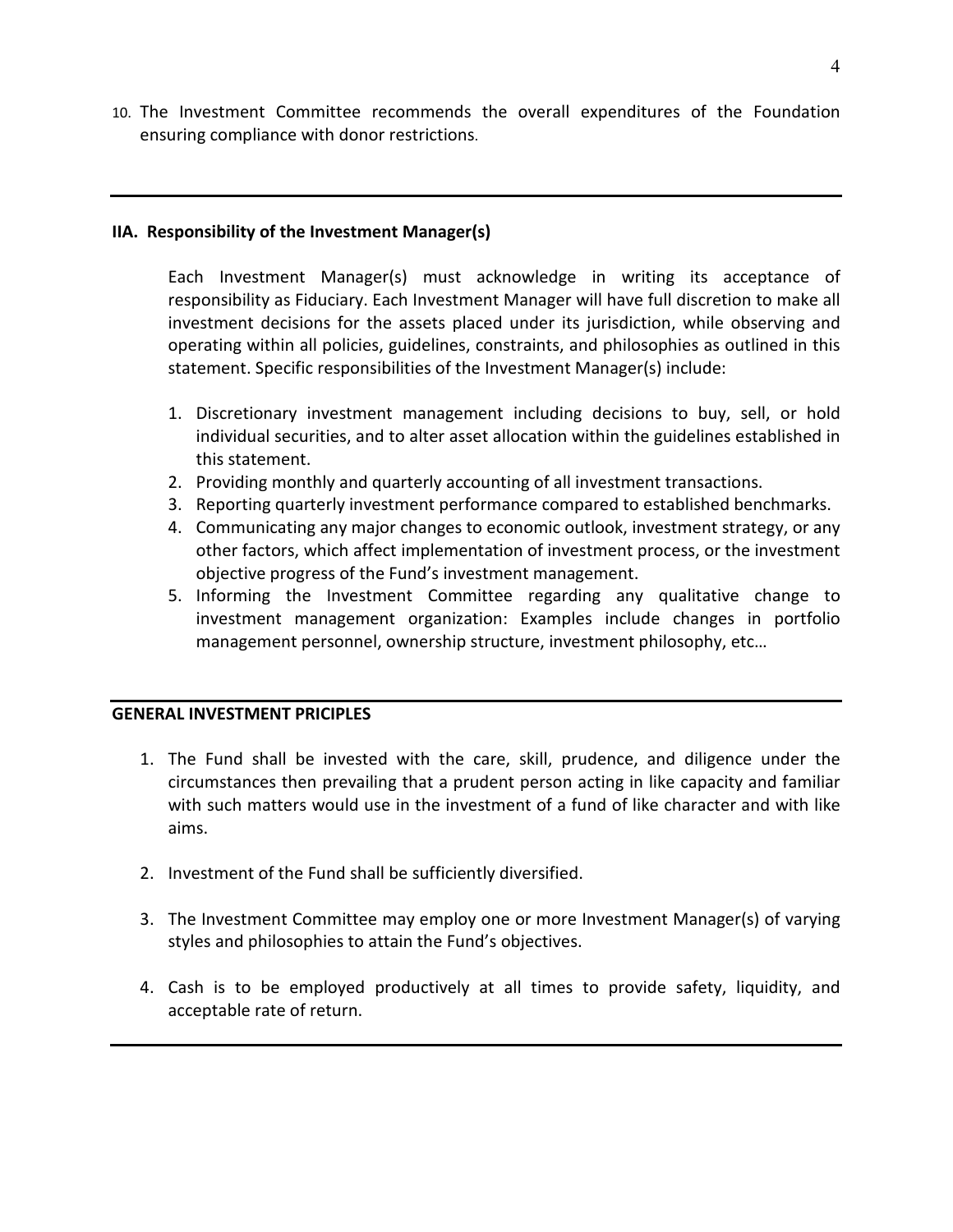#### **GOAL OF FUND**

The Investment Committee recommends that Program Disbursements to be made in the future are as important as Programs Disbursement made today. This is consistent with the philosophy that this fund is to exist in perpetuity and therefore, should provide for program disbursements in perpetuity. To attain this goal, the overriding objective of this fund is to maintain purchasing power. That is, net of program disbursements and operating expenses, the objective is to grow the aggregate portfolio value at the rate of inflation plus a minimum of .5% annually.

#### **ATTITUDE TOWARD GIFTS**

Future giving (contributions) to this Fund is expected to be inconsistent, and therefore, unpredictable. As a result, the Investment Committee has set an investment strategy with the objective of maintaining purchasing power of Fund assets before consideration of gifts. Accordingly, future giving will serve to increase purchasing power.

#### **SPENDING POLICY**

#### **Endowment Spending**

The Spending Policy establishes a reasonable and prudent spending level for the fund. The primary objective is to determine how much can be spent currently, and how much to invest to preserve future spending. Distributions for spending from endowment funds each fiscal year will be calculated once annually with the quarter ending December  $31^{st}$ . All endowment funds in existence on December 31<sup>st</sup> for one year will receive a distribution spending allocation. The distribution calculation will use a rolling average of the past three calendar year's market values.

If the endowment is considered to be "Qualified" which, by definition, has \$25,000 as the Corpus, the endowment will be eligible for spending allocation distribution based upon a threeyear rolling average. At no time can the Corpus be taken to pay any scholarships or fees.

#### **ANNUAL SPENDING POLICY**

| $\bullet$   | <b>Endowed Program Disbursement-(up to)</b> | 4.0% |
|-------------|---------------------------------------------|------|
| <b>Fees</b> |                                             |      |
|             | Investment Management Fee                   | 0.5% |
|             | <b>DSUHF Management Fee</b>                 | 1.5% |
| п           | <b>ANNUAL SPENDING- (up to)</b>             | 6.በ% |

This rate may be adjusted with a 2/3 majority vote of the entire board of directors.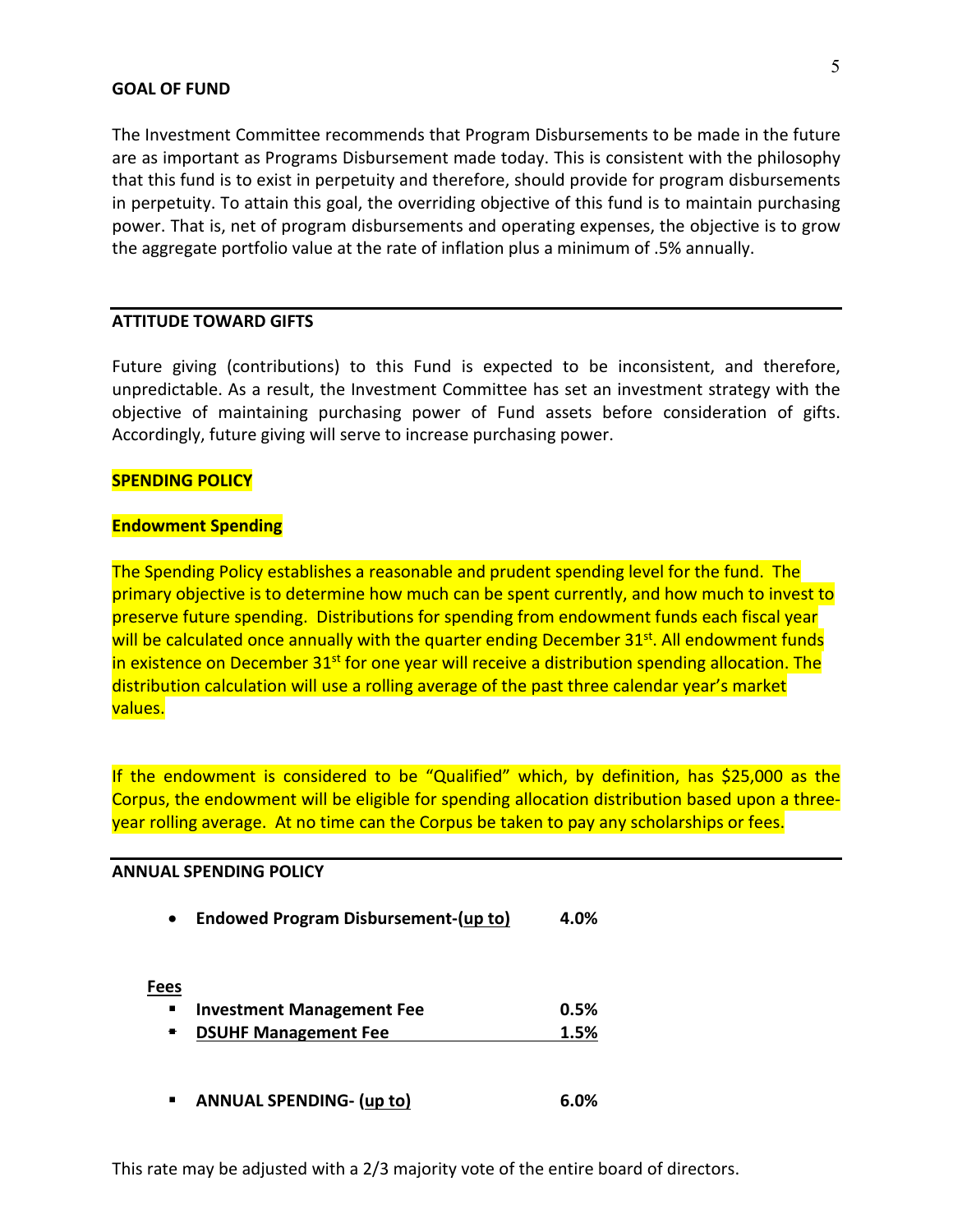#### **Current Restricted and Current Unrestricted Spending**

#### **Restricted Asset Spending**

DSU Heritage Foundation may not pledge as collateral, grant a security interest, or borrow from assets designated as permanently restricted. This is in accordance with Senate bill No. 2276 referring to the use of restricted assets.

The DSU Heritage Foundation also follows the guidelines set forth by UPMIFA (the Uniform Prudent Management of Institutional Funds Act). A standard accepted by nonprofits across the country.

Temporarily Restricted and Un-restricted spending will be based upon the recommendation of the Investment Committee and the approval of the overall board.

- 1. Spending from these funds should consider current fund balances and projected program disbursements.
- 2. All earnings from these funds will be used as a management fee.

#### **INVESTMENT BENCHMARKS**

The Board directs the Investment Committee to review the investment managers' investment results utilizing the total rate of return method, which includes the measurement of interest, dividends, and realized and unrealized capital gains and losses based upon the following benchmarks.

#### **Benchmark**

30% - S&P 500 11% - Russell MidCap 6% - Russell 2000 (Small Cap) 13% MSCI ACWI ex US (International)

#### **Bond Benchmark**

38% - Barclay's Intermediate Gov./Corp.

#### **Cash Equivalents Benchmark**

2% - US Treasury 3-month T-Bills

To ensure consistent and comparable analysis, each investment manager is to utilize the standards set forth by GIPS standards. For time-weighted rate of return, each manager is to use the Daily Valuation Method. Material deviations from the benchmark either higher or lower shall be explained by the Investment Manager(s) report.

The Board and Investment Committee recognize that the capital markets are dynamic and that any statement of guidelines and objectives prepared at any one time may not be totally appropriate, applicable, and meaningful at various times in the future. For evaluating relative total return performance, the Investment Committee shall emphasize a long-term time horizon. Whenever an investment manager believes that a particular guideline is too liberal or too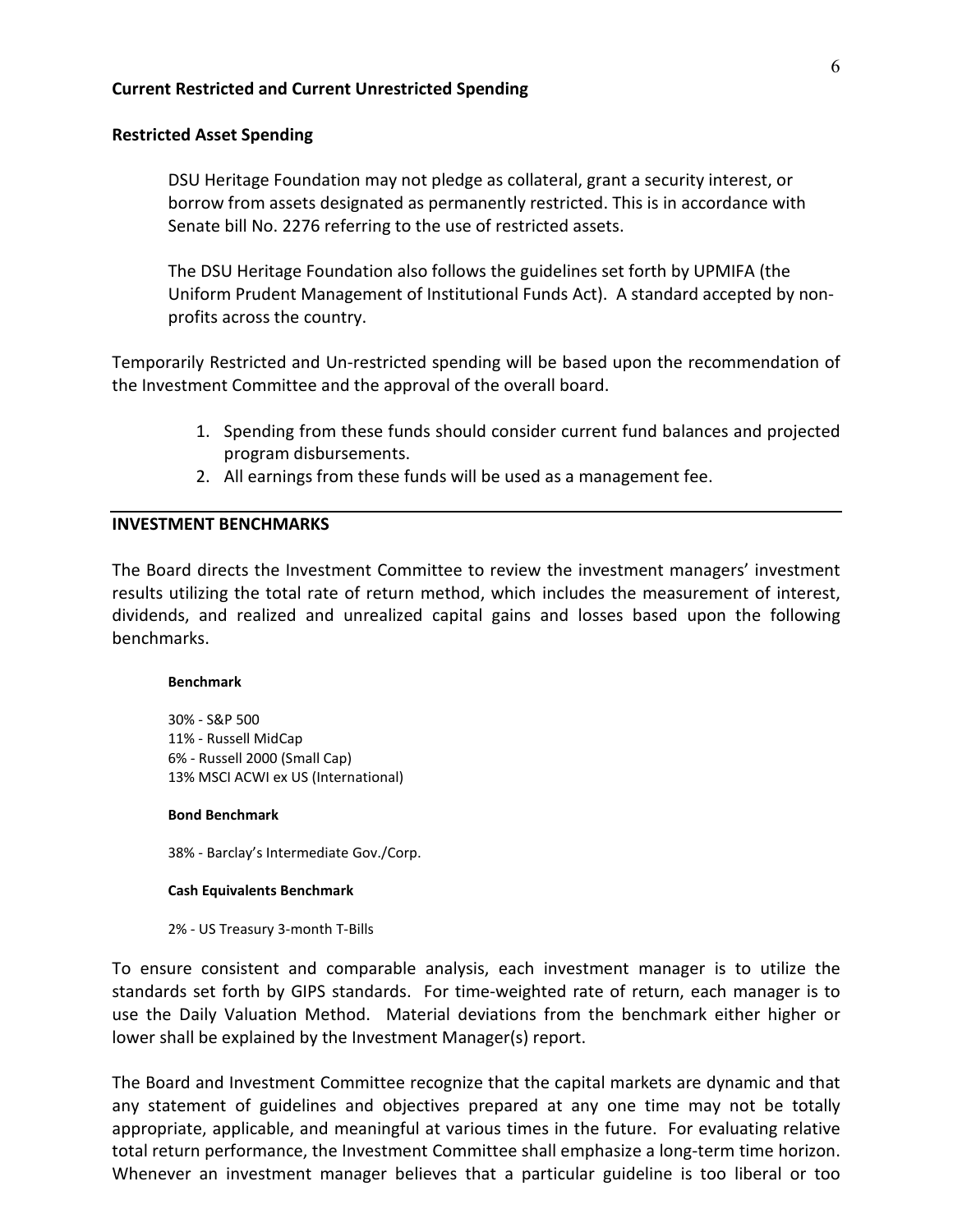restrictive, or should be altered or deleted, it is the responsibility of the investment manager to initiate communication first with the Investment Committee and then the Board of Directors.

## **LIQUIDITY**

To minimize the possibility of a loss occasioned by the sale of a security forced by the need to meet a required payment, the Investment Committee will annually provide Investment Manager(s) with an estimate of expected net cash flow. The Investment Committee will notify the Investment Manager(s) in a timely manner, to allow sufficient time to build up necessary liquid reserves.

#### **MARKETABILITY OF ASSETS**

The Investment Committee requires that all Fund assets be invested in liquid securities, defined as securities that can be transacted quickly and efficiently for the Fund, with minimal impact on market price.

#### **INVESTMENT OBJECTIVES AND GUIDELINES**

#### **INVESTMENT GUIDLEINES**

#### **A. PORTFOLIO ALLOCATION**

Academic research suggests that the decision to allocate assets among various classes will far outweigh security selection and other decisions that impact portfolio performance. After reviewing the long-term performance and risk characteristics of various asset classes and balancing the risks and rewards of market behavior, the asset classes shown below were selected to achieve the objective of the Fund. No guarantees can be given about future performances, and this Investment Policy Statement shall not be constructed as offering such a guarantee.

The portfolio class targets and ranges show the approved investment level associated with the Fund's investment objectives. Within each of these asset categories, sub asset classes and strategies, which are expected to act and react in combination, will be used. The portion of the Fund invested in each sub-class and strategy will change periodically to reflect Investment Advisor's tactical investment policy so long as it is within the acceptable ranges listed. Any proposed investment changes outside these ranges must be approved by the Foundation in writing prior to being implemented. The Fund may be invested in a "core and satellite" structure utilizing passive investment strategies in efficient markets and active, alpha seeking strategies in less efficient markets.

|                             |        | Lower | Upper |
|-----------------------------|--------|-------|-------|
|                             | Target | Limit | Limit |
| <b>TRADITIONAL</b>          |        |       |       |
| Equity                      | 61.5%  | 40%   | 70%   |
| Domestic Large Cap Equity   | 35.0%  | 20%   | 50%   |
| Domestic Mid Cap Equity     | 11%    | 0%    | 15%   |
| Domestic Small Cap Equity   | 4.7%   | 0%    | 15%   |
| <b>International Equity</b> | 5.8%   | 0%    | 30%   |
| <b>Emerging Markets</b>     | 2.0%   | 0%    | 15%   |
| <b>Real Estate</b>          | 1.0%   | 0%    | 15%   |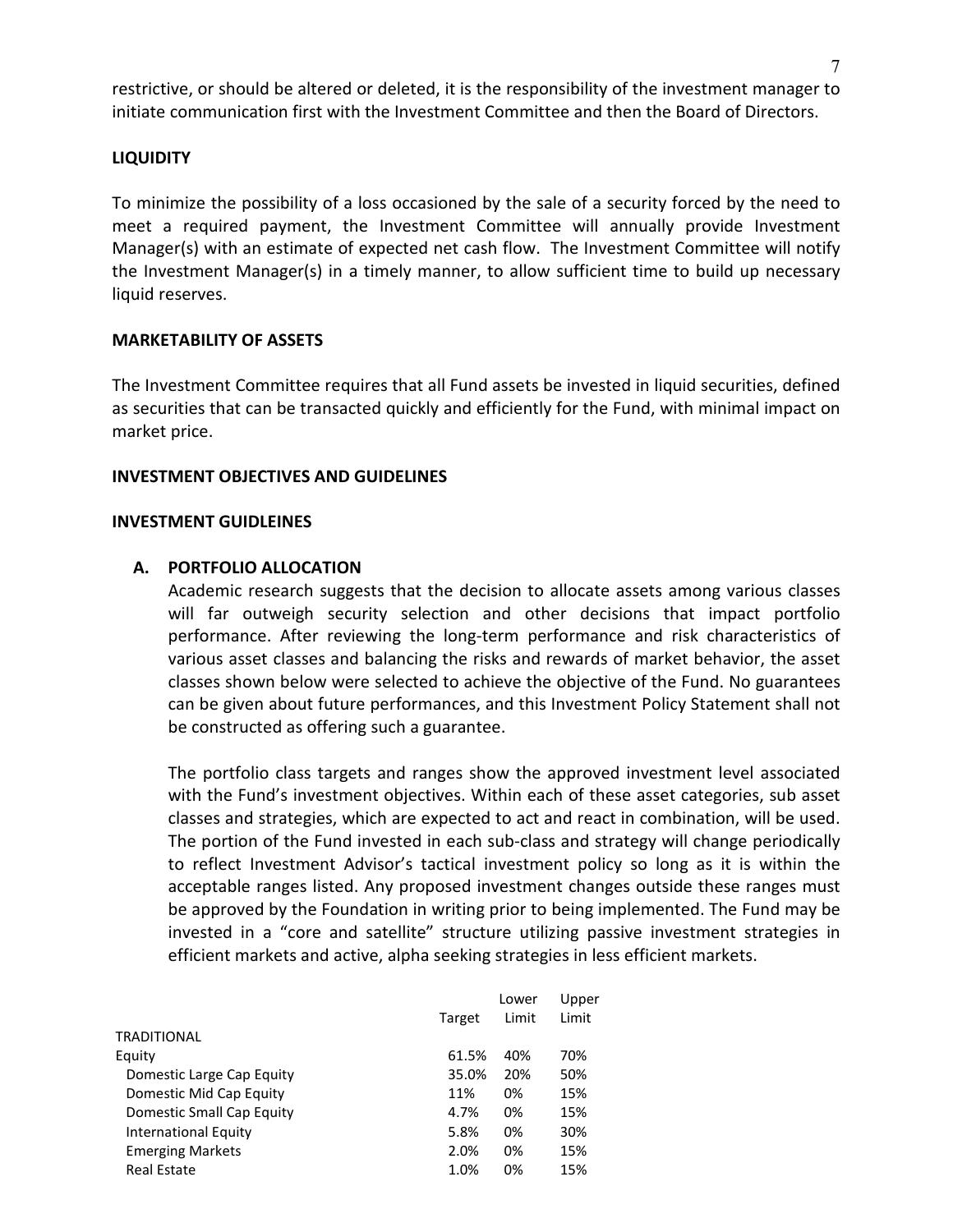| Commodities                   | 2.0%  | በ%  | 15% |
|-------------------------------|-------|-----|-----|
| Fixed Income                  | 38.5% | 20% | 50% |
| Investment Grade Fixed Income | 27.2% | 20% | 50% |
| High Yield Fixed Income       | 8.0%  | 0%  | 15% |
| International Fixed Income    | 5.0%  | 0%  | 15% |
| <b>Short Term Bonds</b>       | 5.0%  | በ%  | 15% |
| <b>TIPS</b>                   | 2.0%  | 0%  | 15% |
| <b>Cash Reserve</b>           | 2.0%  | 0%  | 20% |

\*May not sum to subtotals and totals due to rounding.

All current temporarily restricted and unrestricted funds to be invested in vehicles that guarantee the return of principal.

#### **INVESTMENT MANAGEMENT POLICY**

The Foundation's Board of Directors shall monitor and review the investment management of the assets of the Foundation, subject to any restrictions imposed by donors or grantors. The Investment Committee shall hold formal meetings with the investment managers at least biannually and shall review the investment results of the individual trusts and investment matters with the entire Board of Directors. In the event that the investment managers feel it appropriate, they shall call special meetings to consult with the Board's Investment Committee regarding major changes in investment outlook, investment strategy, and other matters affecting general investment policy.

The assets of the Foundation shall be invested by the Investment Manager(s) with the care, skill, prudence, and diligence under the circumstances then prevailing that a prudent investor acting in a like capacity and familiar with such matters would use in investment of assets of institutions of like character and kind. The Investment Manager(s) shall also make investment decisions within the parameters of the Foundation's Declaration of Trust and the investment policy guidelines as issued by the Board from time to time.

#### **INVESTMENT MANAGEMENT GUIDELINES**

Each investment manager shall maintain a diversified portfolio for Foundation accounts. The Investment Committee has the right to adjust Asset Allocation limits at any time. The Committee will review the entire portfolio holdings of the DSU Foundation to insure that we are within the Portfolio Allocation limits of this policy. Diversification shall be maintained by ascertaining that:

- 1. The investment vehicle for equities shall be mutual funds, exchange traded funds (aka ETF's), and other suitable investments as determined by Investment Committee or Board of Directors. The investment manager may invest in any one fund and ETFs, which invests in the stocks of domestic and/or foreign countries and does not charge a front or backend load. No more than 15%.
- 2. The fixed income portfolio must maintain an overall weighted average credit quality rating of Baa or better by Moody's or BBB or better by Standard & Poor's rating services, respectively. However, at the discretion of the Manager, up to 15% of the portfolio may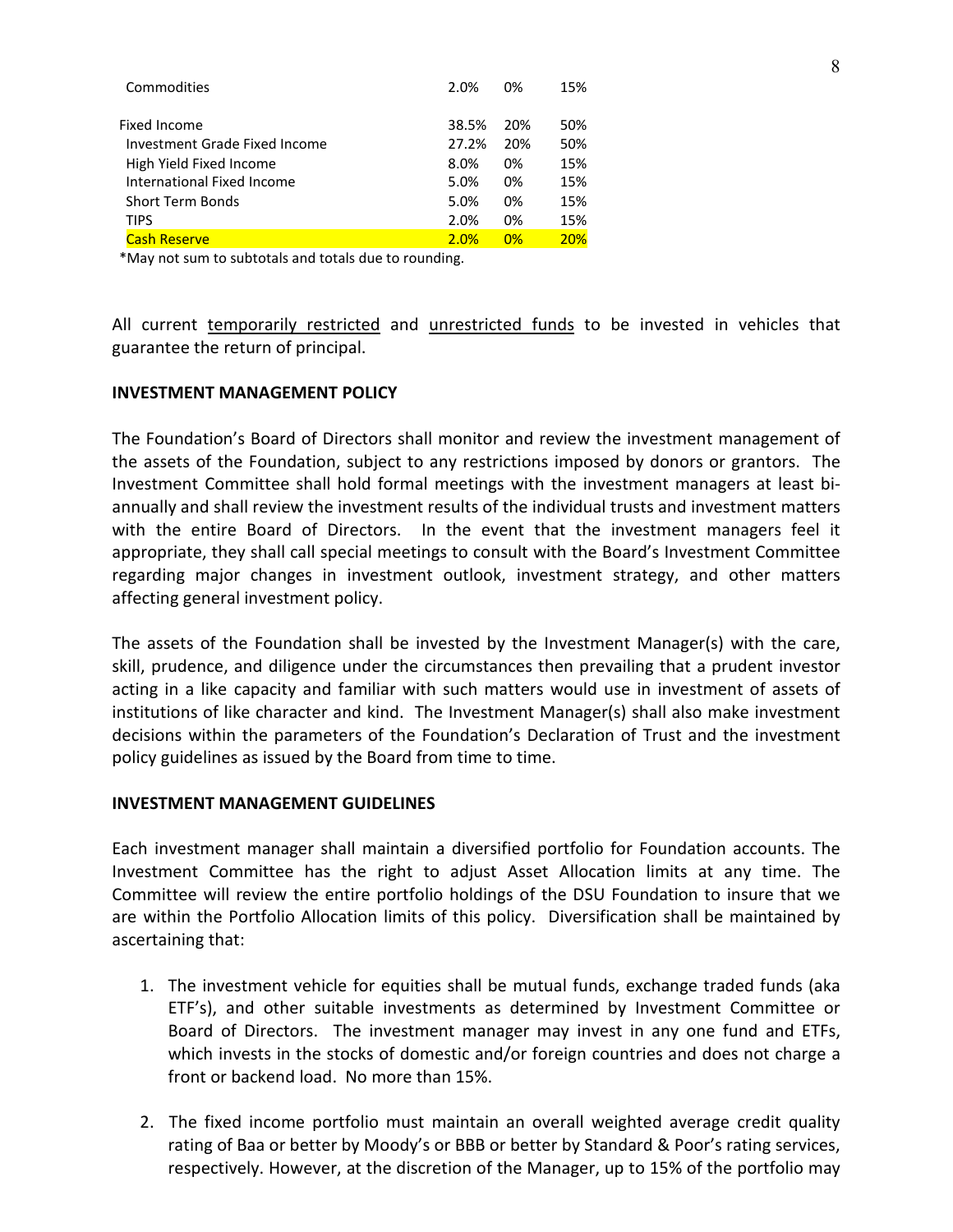be invested in fixed income securities or high yield funds rated below investment grade (Baa/BBB) including bank loans, non-dollar securities and emerging market debt. If Moody's and Standard & Poor's disagree on credit ratings of specific issues in the portfolio, the fixed income manager may use the higher of these ratings for purpose of determining compliance.

- 3. The fixed income manager will be expected to maintain the portfolio duration between 80% and 120% of the duration of the Barclays Capital Intermediate Index.
- 4. Individual fixed income securities be rated single A or better;
- 5. Dividends, earnings, and realized gains will be reinvested.

The limitations listed above do not apply to securities of the U.S. Government or any agencies thereof, or to investments in commingled funds, mutual funds, or ETF's. The Investment Committee reserves the right to approve deviations or exceptions to individual account holdings including real estate and closely held corporations.

The investment managers are expected to avoid investing Foundation assets in venture capital companies or in securities of companies which have not been in existence for a sufficient period of time to develop a track record allowing a prudent investor to determine their probable worth. No investments shall be made in letter stock, private placements, short positions (except the sale of stock index futures,) commodities or oil and gas exploration contracts without prior authorization of the Investment Committee.

Any fee reimbursement or other remuneration paid by a mutual fund to trustees, investment managers, or other individuals or companies involved in the investment of Foundation assets must be disclosed in writing prior to the investment of Foundation assets with such fund. Any such remuneration must be specifically authorized in writing by the Foundation Board.

## **INVESTMENT MANAGER (S) PERFORMANCE REVIEW AND EVALUATION**

Performance reports generated by the Investment Manager(s) shall be compiled quarterly and communicated to the Investment Committee for review. The investment performance of total portfolios, as well as asset class components, will be measured against established performance benchmarks. Consideration shall be given to the extent to which the investment results are consistent with the investment objectives, goals, and guidelines as set forth in this statement. The Investment Committee intends to evaluate the portfolio(s) over at least a three to fouryear period, but reserves the right to terminate a manager for any reason including the following:

- 1. Investment performance, which is significantly less than anticipated given the discipline employed and the risk parameters established, or unacceptable justification of poor results.
- 2. Failure to adhere to the stated of Investment Policy and Practices, including communication and reporting requirements.
- 3. Failure to adhere to the stated Investment Policy and Practices on investment management discipline.
- 4. Significant qualitative changes to the investment management organization.